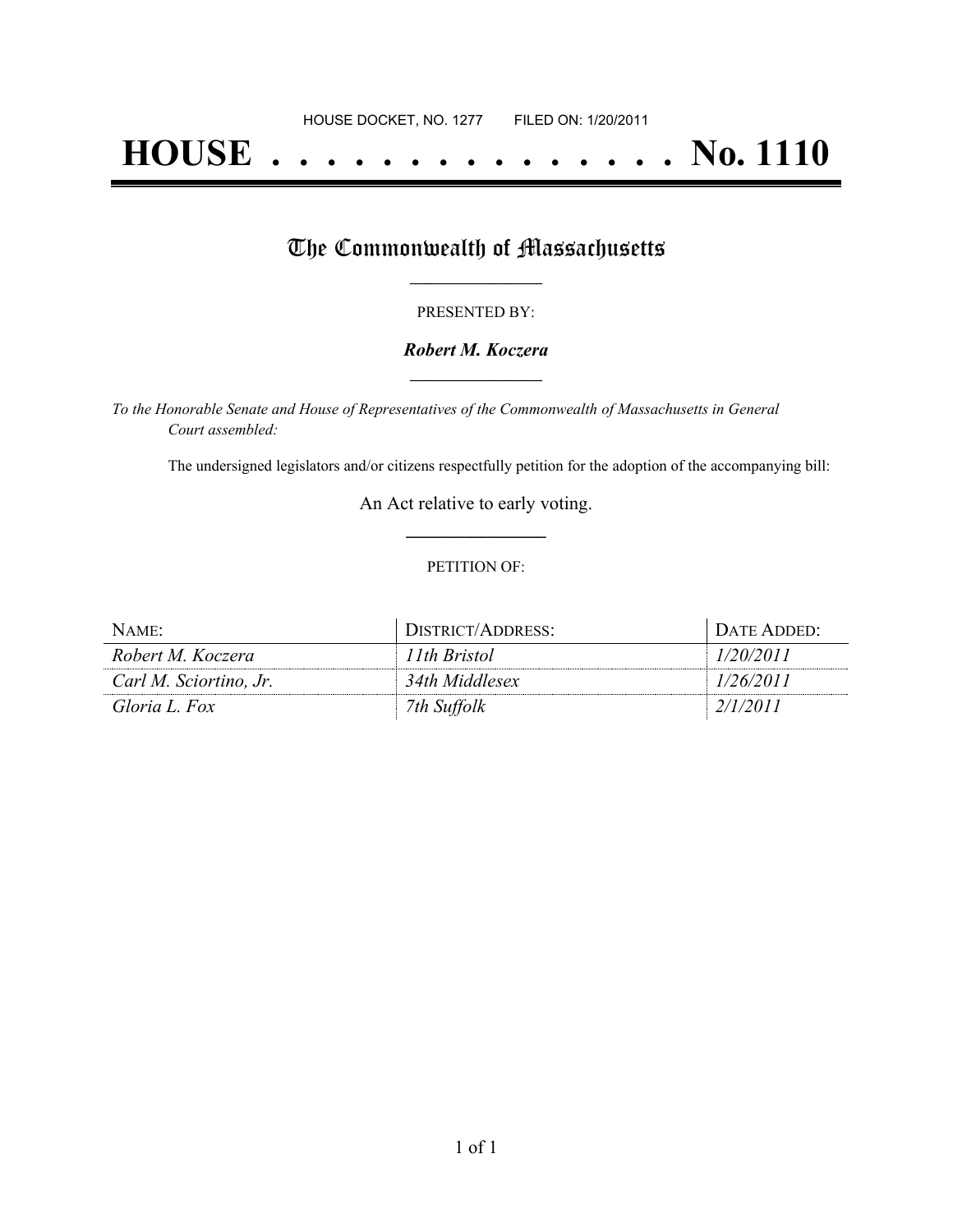# HOUSE DOCKET, NO. 1277 FILED ON: 1/20/2011 **HOUSE . . . . . . . . . . . . . . . No. 1110**

By Mr. Koczera of New Bedford, a petition (accompanied by bill, House, No. 1110) of Robert M. Koczera, Carl M. Sciortino, Jr. and Gloria L. Fox relative to early voting. Election Laws.

### The Commonwealth of Massachusetts

**\_\_\_\_\_\_\_\_\_\_\_\_\_\_\_ In the Year Two Thousand Eleven \_\_\_\_\_\_\_\_\_\_\_\_\_\_\_**

An Act relative to early voting.

Be it enacted by the Senate and House of Representatives in General Court assembled, and by the authority *of the same, as follows:*

| SECTION 1. Chapter 54 of the General Laws, as appearing in the 2008 Official Edition, |  |
|---------------------------------------------------------------------------------------|--|
|---------------------------------------------------------------------------------------|--|

2 is hereby amended by inserting after section 25A the following section:-

 Section 25B. (a) Pursuant to a request, in person, by a qualified voter, as defined in section 1 of chapter 51, the local election officers and registrars of every city or town shall allow any qualified voter to cast a ballot for any biennial state election, special state election, primary, special primary or any other election vote prior to an election day as set forth in this section;

7 including but not limited to any city or town election.

8 (b) Early voting shall begin in the seventh day preceding an election. The early voting 9 period shall end on the day preceding the election.

10 (c) For the purposes of early voting, a polling place shall include a city hall election 11 office and a town hall clerk's office and the registrars of each city or town shall identify and 12 provide for additional centrally-located, suitable and convenient early voting polling places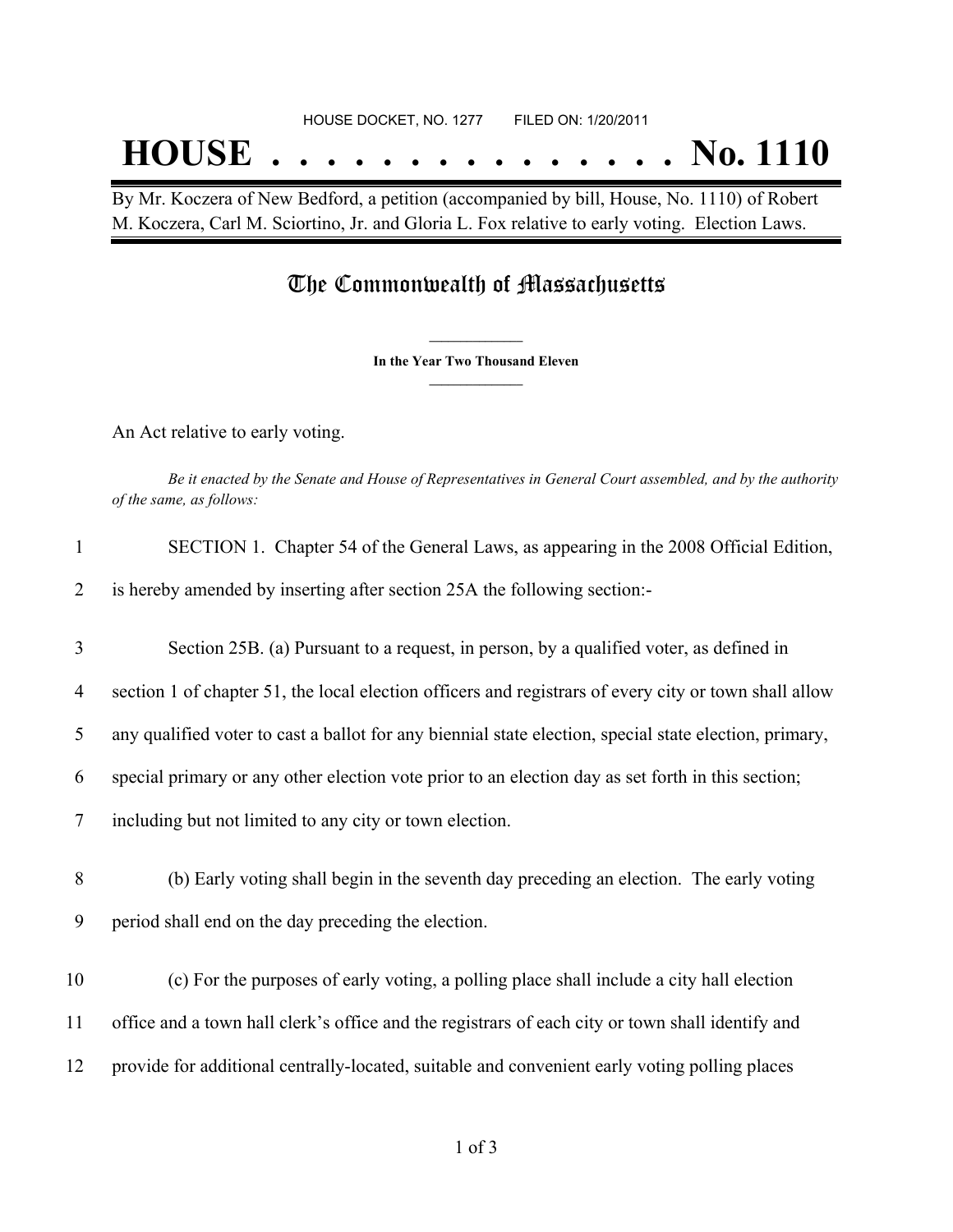within each city or town for use during the early voting period. The designation of an early voting polling place shall be made 30 days in advance of the election.

 (d) The registrars for each city or town shall publish the location of the early voting polling place as well as the applicable dates and hours. Said publication shall occur during the week prior to the commencement of the early voting period. Notice of the dates and hours of 18 early voting shall be sent to every newspaper listed in the in the Directory of New England Newspapers and Periodicals, located in such town or city. Notice of the dates and hours of early voting shall also be conspicuously posted in the office of the city clerk or in the principal official bulletin board of each city or town and any other public building deemed necessary.

 (e) The state secretary shall provide a sufficient number of early voting ballots to the registrars of each city or town for use during the early voting period. The ballots shall be delivered to the registrars of each city or town 30 days in advance of the early voting.

 (f) Early voting ballots shall be provided to each qualified voter who participates in early voting.

 (g) Prior to the commencement of early voting, the registrars for each city or town shall prepare a list for the early voting polling place, containing the names and residences of all persons qualified to vote therein, as the same appear upon the annual register, and shall reasonably transmit the same to the election officers at every polling place designated by the registrars.

 (h) The presiding election officer at the early voting polling location shall cause to be placed on the voting lists opposite the name of any qualified voter who participates in early 34 voting the letters<sup>-</sup> "EV" designating an early voter.

of 3